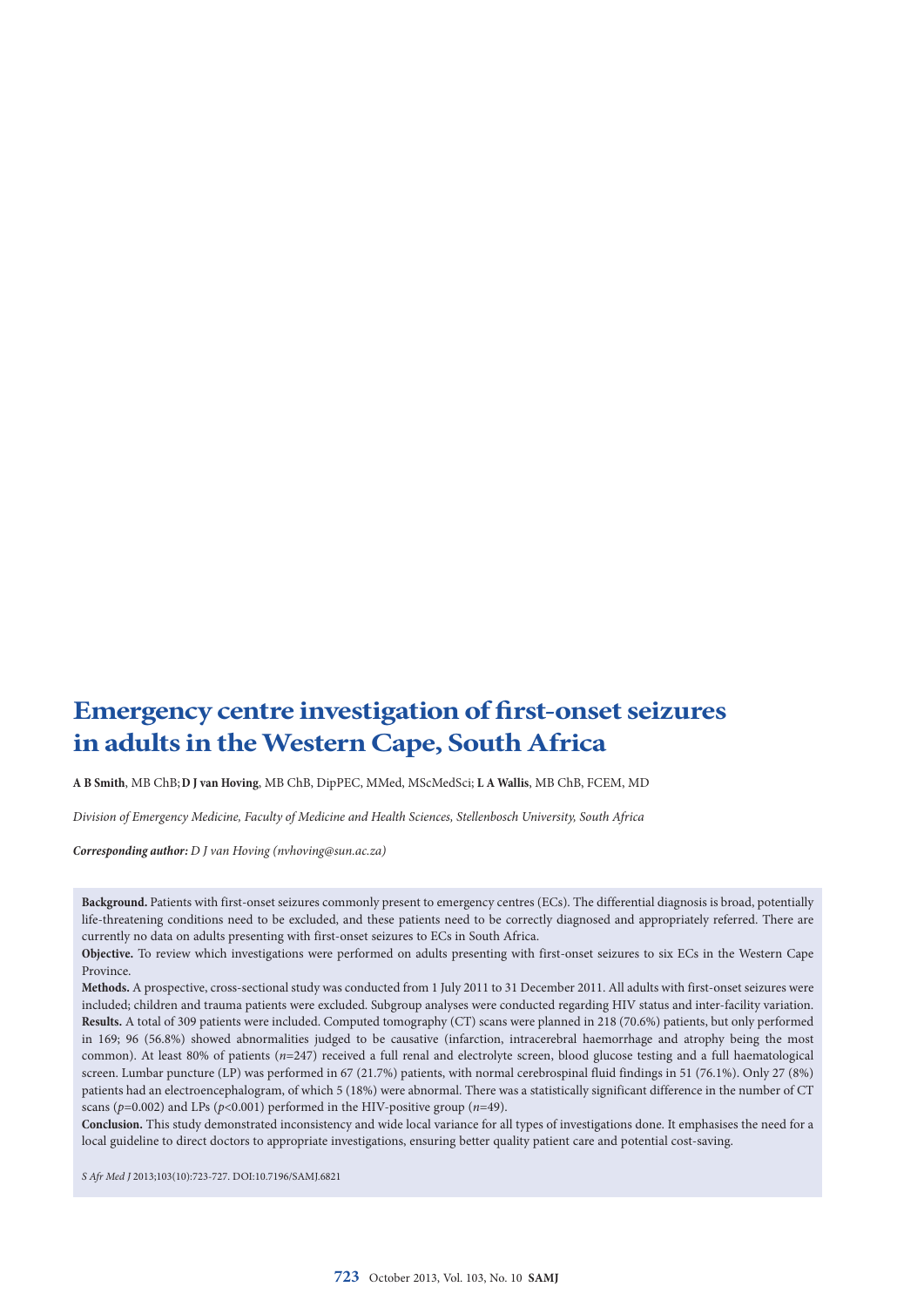## **RESEARCH**



Seizures are a common presentation to emergency centres (ECs). The worldwide incidence of acute symptomatic seizures is 29 - 39 per 100 00 per year.<sup>[1]</sup> The differential diagnosis of a patient presenting

with first-onset seizures is broad, and emergency physicians should take a careful history, conduct a thorough examination and perform appropriate investigations, with a view not only to excluding potentially life-threatening conditions, but also to achieve a correct diagnosis and determine appropriate management and referral (disposal) of patients.<sup>[2]</sup>

High-quality guidelines regarding the investigation of adults with first-onset seizures are available in the UK and the USA, but similar South African (SA) guidelines are non-existent.<sup>[2,3]</sup> Local data regarding the incidence or types of seizures were also lacking. International guidelines suggest that the following investigations are appropriate: neuroimaging, electroencephalogram (EEG) and laboratory investigations.  $\real^{[2,3]}$ 

Neuroimaging can be achieved by either computed tomography (CT) scanning or magnetic resonance imaging (MRI) to exclude causes such as tumours, haemorrhage and infarction. MRI is diagnostically superior to CT scan for detecting certain intracranial lesions, but is not readily available.[4] Literature shows a broad range of abnormal CT scan findings (ranging from 12% to 41%) in patients presenting with seizures. This yield increases to 59% - 82% when the patient has an abnormal neurological examination.[4,5] Because a CT scan is useful to exclude catastrophic conditions in patients with first-onset seizures, guidelines advise a CT scan if resources do not permit MRI.<sup>[2,3]</sup>

There is little evidence supporting routine widespread biochemical investigations. The most common biochemical abnormalities associated with seizures are hypo- or hyperglycaemia and hyponatremia<sup>[1]</sup> and these should be tested for in all cases.<sup>[5,7]</sup> Some abnormal findings (e.g. raised white cell count or hyperglycaemia) may be a direct result of the seizure activity.[6] Other laboratory investigations should be ordered as clinical circumstances dictate.<sup>[5,6]</sup> Unless contraindicated, a lumbar puncture (LP) should be performed whenever an intracranial infection is suspected, in all immunocompromised patients, and in young patients where no obvious cause for a seizure is identified.<sup>[8-10]</sup>

An EEG is considered a useful investigation to diagnose epilepsy and has an average abnormal yield of 29%.<sup>[3,11]</sup> While a normal EEG does not exclude epilepsy, it may predict seizure recurrence.<sup>[4]</sup> EEGs are usually only recorded at specialist units, and together with a high false negative rate, some experts believe that it is an unnecessary EC investigation.<sup>[12]</sup>

HIV/AIDS patients frequently present with seizures.<sup>[13,14]</sup> Physicians must adopt a low threshold for neuroimaging and an LP is indicated if judged to be a safe procedure.[9,13] SA has a high HIV infection rate (10.5%),[15] but there are little data on seizures in the SA HIV-positive population.[14,15]

## **Objective**

As there are currently no data regarding this group of patients, nor how they are investigated, the aim of this study was to review which special investigations are being undertaken on adults with first-onset seizures in Western Cape ECs.

## **Methods**

### **Study design**

A prospective, cross-sectional study design was used.

### **Study setting and population**

Six hospitals situated within the Western Cape Province were selected by convenience sampling – two tertiary centres and four smaller hospitals (at secondary and district level). The two tertiary level hospitals, Groote Schuur Hospital (GSH) and Tygerberg Hospital (TBH) are both large referral centres with 24-hour access to CT and MRI scans and specialist radiologists. The four secondary and district level hospitals have limited specialist services and limited access to special investigations. Three secondary hospitals (New Somerset, G F Jooste and Paarl hospitals) have on-site CT scanners that are operational during office hours. Victoria Hospital (VH) does not have an on-site CT scanner and refer their patients to GSH for this investigation. Together, these hospitals serve a population of approximately 3.4 million, many of whom are underprivileged or unemployed.[15]

All adults who presented to the ECs with first-onset seizures during the study period (1 July 2011 to 31 December 2011) were eligible for inclusion. First-onset seizures were defined as the first episode of a focal or generalised seizure in a patient not known to have epilepsy or any other seizure disorder.<sup>[1]</sup> Focal seizures were defined as complex focal seizures or simple focal seizures without secondary generalisation. Generalised seizures were defined as primary generalised tonic-clonic seizures, and focal seizures with secondary tonic-clonic generalisation.

Paediatric patients (under the age of 13 years) were excluded owing to the high incidence of febrile seizures. Also, SA protocols exist for children with first-onset seizures. Patients with post-traumatic seizures (presenting within 1 week after head injury) were also excluded as their work-up differs from that of non-trauma patients.

#### **Measurements**

Healthcare personnel working in the relevant ECs were asked to help to identify eligible patients. The principal investigator also reviewed the EC registers weekly, to minimise missed cases. (All ECs have an EC register where the patients' details, clinical problem and disposal are recorded).

Data were extracted from patients' folders and entered into an electronic datasheet (Microsoft Excel) by the principal investigator. Variables collected included basic demographic data (age and sex), type of seizure, HIV status and investigations performed. Patients who were scheduled for investigations as outpatients outside of the 6-month study period were followed up for a further 6 weeks to ensure that results of their investigations were captured.

### **Data analysis**

Statistical analyses were performed by the Centre for Statistical Services at Stellenbosch University. Simple descriptive statistics were used to describe the data. The association between two nominal variables was investigated with contingency tables and likelihood ratio  $\chi^2$  tests, specifically Pearson's  $\chi^2$  test for independence. Subgroup analyses were conducted regarding HIV status and inter-facility variation. A significance level of *p*≤0.05 was used.

### **Results**

A total of 1 241 patients were identified during the study period. Nine hundred and thirty-two patients were excluded (not first time seizures (*n*=892), missing folders (*n*=25), paediatric patients (*n*=10), trauma related seizures  $(n=5)$ ). Thus, 309 patients were included in the final analysis. The study population's demographic details, seizure types and HIV status are presented in Table 1. GSH evaluated the majority of patients (*n*=84; 27.2%) (Table 2).

CT scans formed part of the investigation of 218 (70.6%) patients, 151 (69.3%) on an emergent basis and 67 (30.7%) electively. Only 18 (26.8%) of the elective CT scans were eventually performed. Ninetysix (56.8%) of the CT scans performed were abnormal and interpreted as revealing a cause for the seizure (Fig. 1); the remainder (*n*=73; 43.2%) were normal or showed an abnormality that was judged not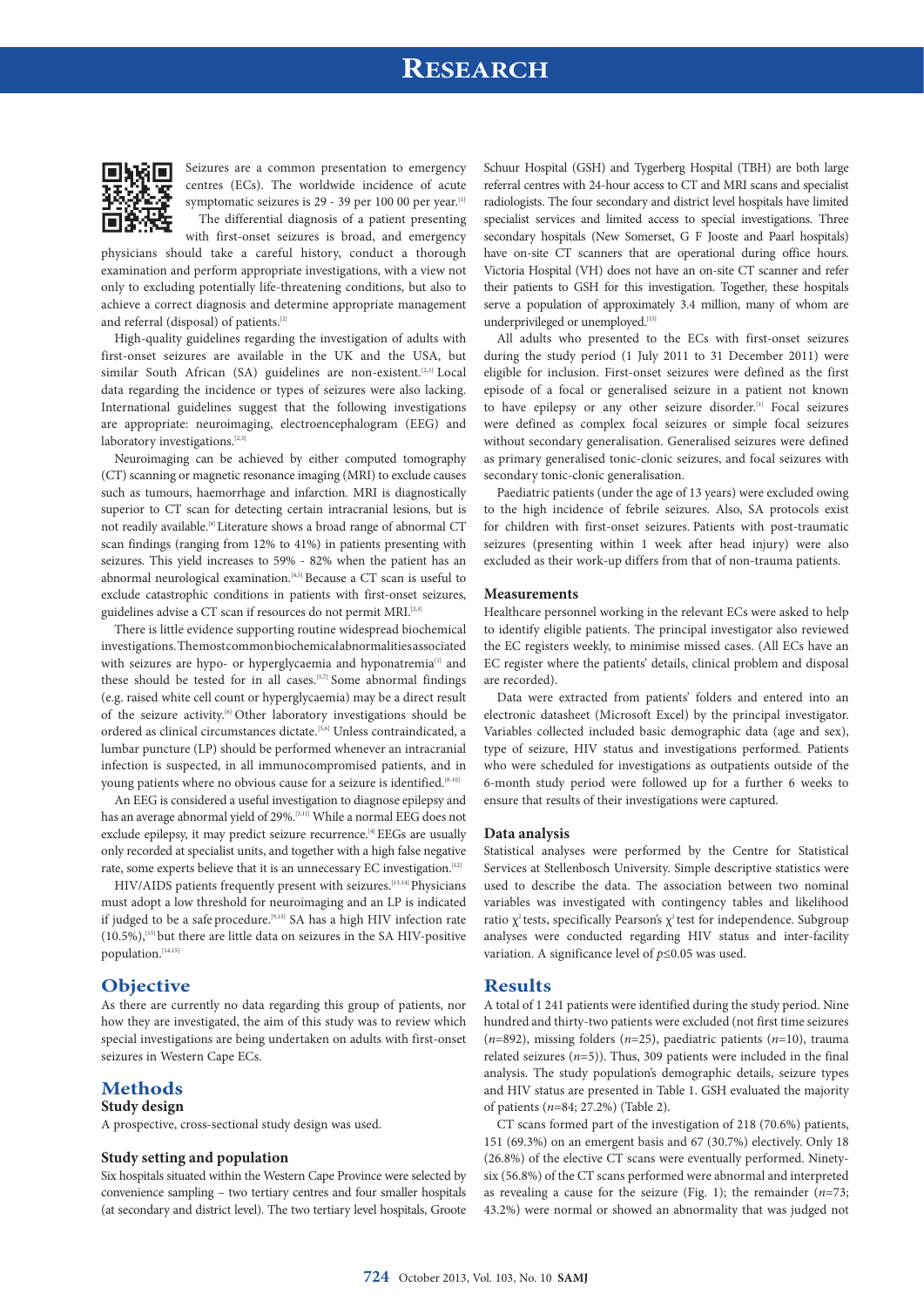# **RESEARCH**

|                   | $n\left(\%\right)$ |
|-------------------|--------------------|
| Age (years)       |                    |
| $13 - 20$         | 36(11.7)           |
| $21 - 30$         | 54 (17.5)          |
| $31 - 40$         | 69(22.3)           |
| $41 - 50$         | 63(20.4)           |
| $51 - 60$         | 44 (14.2)          |
| $61 - 70$         | 27(8.7)            |
| >70               | 16(5.2)            |
| Gender            |                    |
| Male              | 120(38.8)          |
| Female            | 189 (61.2)         |
| <b>HIV</b> status |                    |
| Positive          | 49(15.8)           |
| Negative          | 53 (17.2)          |
| Unknown           | 207(67)            |
| Seizure type      |                    |
| Focal             | 41(13.3)           |
| Generalised       | 268 (86.7)         |
|                   |                    |

**Table 1. Demographics, seizure type and HIV status of** 

**Table 2. Distribution of patients with first-onset seizures across hospitals**

| Hospital      | $n\left(\%\right)$ |
|---------------|--------------------|
| Groote Schuur | 84 (27.2)          |
| Victoria      | 56(18.1)           |
| Tygerberg     | 51(16.5)           |
| New Somerset  | 51(16.5)           |
| G F Jooste    | 34(11)             |
| Paarl         | 33(10.7)           |
| Total, N      | 309 (100)          |
|               |                    |

to be causative of the seizure. All 18 elective scans were normal. No patient received an MRI as part of their work-up.

A total of 1 762 different blood investigations were performed (Fig. 2), the most common being serum glucose (*n*=282; 91.2%). More than 80% of patients had renal function tests (urea and creatinine), with sodium and potassium being the most common electrolytes tested. Toxicology screening was performed on 11 (3.6%) patients. Sixty-seven (21.7%) patients had an LP, with 51 (76.1%) showing normal results. HIV testing was performed on only 5 (1.6%) patients.

Twenty-seven patients (8%) underwent EEGs, 19 (6.2%) on an elective basis. Five (18.5%) EEGs, all urgently performed, showed one or more abnormalities.

### **HIV status**

The number of patients with a confirmed HIV-positive status was almost equal to those known to be HIV-negative (Table 1). A statistically significant difference existed between the HIV-positive group and the other two groups regarding the number of CT scans (*p*=0.002) and the number of LPs (*p*<0.001) performed. Table 3 summarises this subgroup analysis (excluding blood investigations).

### **Inter-facility variability**

Two-thirds (*n*=100; 66.2%) of the urgent CT scans were performed at the tertiary level hospitals. The majority of elective CT scans (*n*=58; 86.6 %) were arranged from secondary level hospitals. There was a statistically significant difference between secondary and tertiary level hospitals regarding the number of CT scans ordered (*p*<0.001). Fourteen (73.7%) of all elective EEGs were from one hospital (VH). All eight urgent EEGs were from the two tertiary hospitals. The biochemical tests performed also varied between facilities; however, because these represented very small numbers of patients, statistical significance was not tested. Thyroid function tests were performed on 16 (5.2%) patients, the majority at TBH (*n*=7) and VH (*n*=7). Serological testing for syphilis was performed on 22 (7.1%) patients, mainly at TBH (*n*=15). An international normalised ratio (INR) was performed on 8 (2.6%) patients; mainly at GSH (*n*=4) and TBH (*n*=3). Cholesterol levels were checked in 5 (1.6%) patients, all of whom were investigated at GSH. C-reactive protein (CRP) levels were measured in 4 (1.3%) patients at Paarl Hospital.

### **Discussion**

Previous studies had shown a male predominance in patients presenting with first-onset seizures.<sup>[6,8]</sup> Our study, however, showed the exact opposite, with 162 (61.2%) female patients. The age of patients in this study was similar in range to previously studied groups: the most common age of presentation was between 31 and 40 years. $[6,8]$ 

Only 71% had neuroimaging performed as part of their diagnostic work-up. No MRIs were performed in this study – reflecting the limited access to this investigation (MRIs being available only at tertiary hospitals and usually during office hours, except in emergencies). It may be speculated that doctors working in ECs were seeking to limit costs on those patients who had recovered completely from their seizure by not ordering CT scans for them. It is also possible that to facilitate patient flow, patients were discharged before CT scanning.

The largest proportion of urgent CT scans (66%) was performed at the two tertiary centres where it may be thought to be more convenient to the patient, diminishing also the need for further appointments and follow-up. Since these hospitals are the referral centres for all the secondary level (and some primary level) facilities in the Western Cape, it is possible that patients were referred solely for such investigations. An alarming trend was noticed in a large percentage of patients (85%) – they did not undergo the elective CT scan booked for them. The main reasons were: patients not attending their scheduled appointments, dates not communicated to patients, and patients being discharged prior to appointments being made. Taking the above in consideration, it may be better to complete investigations on an emergent basis in the EC to expedite patient treatment and disposal.

There is some debate in the literature regarding the appropriate timing of neuroimaging. The US guideline states that imaging could be deferred to an elective date, provided there is adequate patient follow-up.[2] The UK guidelines are similar, requiring imaging within 4 weeks.[3] Acknowledging that keeping patients in the EC contributes to overcrowding, in the SA setting it may be more appropriate to obtain CT scans emergently (within 24 hours). It is important to note that the debate regarding timing of imaging is only applicable to patients who have returned to a normal neurological baseline and have no significant co-morbidities. Any clinical suspicion of intracranial pathology demands emergent imaging.<sup>[11]</sup>

The yield of abnormal scans (59.6%) was higher than in international studies.[5,6] Unfortunately, data regarding abnormal findings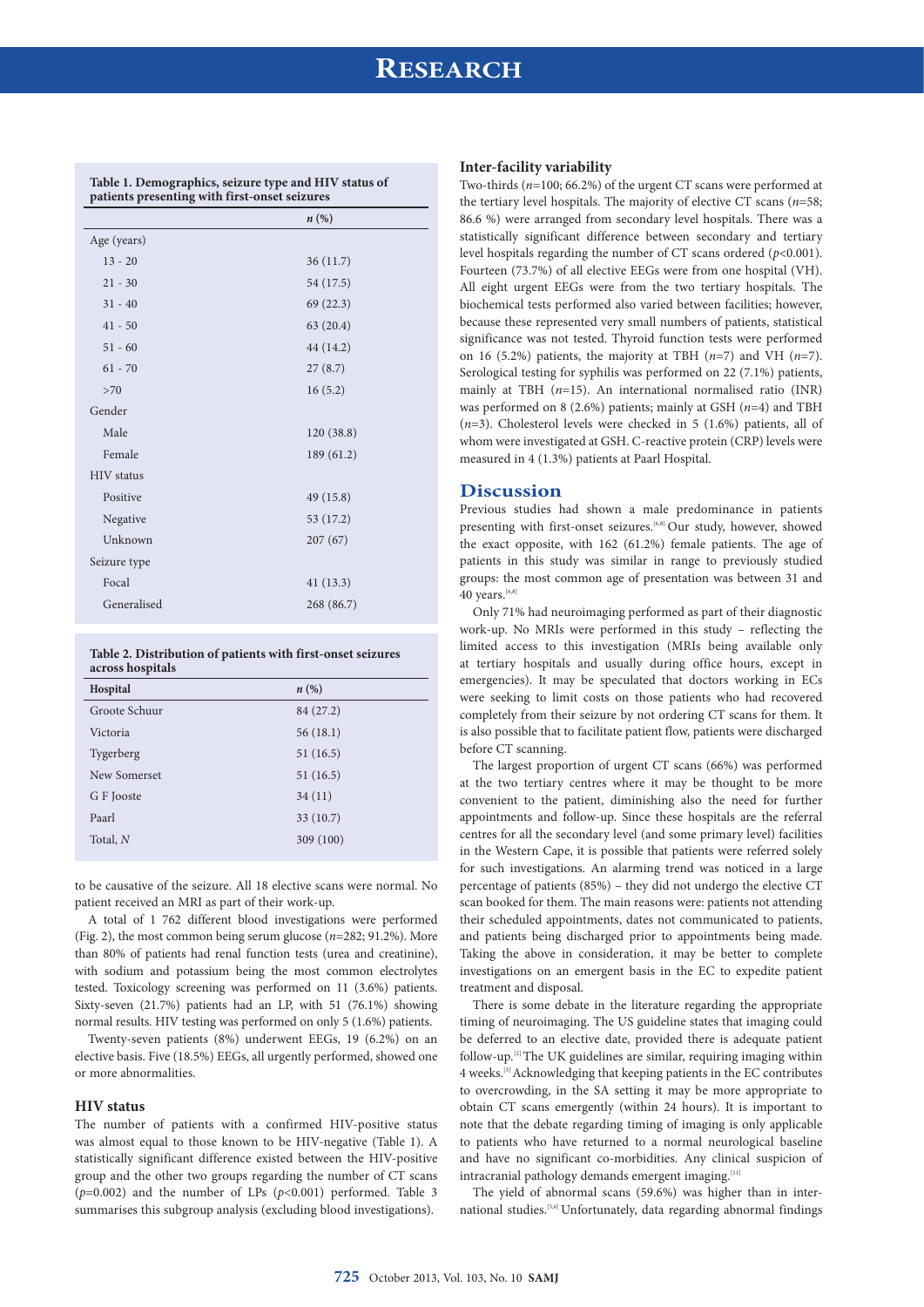## **RESEARCH**



*Fig. 1. Abnormalities on computed tomography scans of the brain deemed causative for seizure activity (ICH = intracranial haemorrhage; TBM = tuberculous meningitis; \*old and new infarcts).*



*Fig. 2. Most common biochemical investigations performed in patients presenting with first-onset seizures (FBC = full blood count; CMP = calcium-magnesium-phosphate; LFT = liver functions test).*

on clinical neurological examinations were not collected, but it is possible that the higher positive yield was a reflection of the high number of HIV-positive patients in the Western Cape (particularly considering the high prevalence of neurocysticercosis and tuberculous meningitis (TBM)).<sup>[15]</sup> Atrophy, traumatic brain injury and tumours were the most common CT scan abnormalities in international studies, different from the ranking order of our findings. International data show an increased prevalence in those over 60 years of age, which was not a finding in our study (Table 1).<sup>[1]</sup>

The most common biochemical abnormalities causing seizures are related to serum glucose and sodium.[5,7] Most international guidelines suggest that plasma electrolytes, glucose and calcium be measured, if indicated. Yet >80% of patients in our study received a full renal and electrolyte screen as well as a complete haematological investigation. While it is difficult to comment on whether these investigations were unnecessary (as the patients' end diagnoses were not correlated to the investigations performed), what is more concerning is that essential blood tests, such as glucose, were not undertaken

in all patients. The high yield of blood investigations performed at tertiary hospitals may be explained by the greater number of internal medicine specialists in their ECs and the fact that patients investigated there are likely to have had more complicated medical diagnoses and co-morbidities. The abnormal yield of the blood tests was not reviewed. Further analyses might assist in guiding a rational choice of blood investigations, particularly to limit costs. The inclusion of certain tests are a reflection of the current practice at particular centres: syphilis testing at TBH is a good example. The introduction of a guideline would assist doctors working in ECs to make better evidence-based decisions.

There is no evidence of occult bacterial meningitis presenting as isolated seizures and it can be argued that an LP is indicated only in patients who have meningitis clinically or other systemic signs suggesting an intracranial process such as vasculitis, provided that there is no suspicion of raised intracranial pressure. Adherence to this advice may account for the small number of patients (22%) in whom an LP was performed. Since HIVpositive patients presenting with seizures, have a high incidence of cryptococcal meningitis and TBM there should be a low threshold for LP provided that there are no contraindications.[13,14]

EEG showing presence of focal seizures may assist with localising the site involved and predict seizure recurrence, as well as signalling subclinical status epilepticus. Normal EEG findings do not exclude the diagnosis of epilepsy. The abnormal yield of EEGs in our study (18%) was well below the 50% reported in other studies. $[4]$  All eight of the urgent EEGs were performed at tertiary hospitals. There are clear indications for urgent EEG (e.g. overt or subclinical status epilepticus), but since patients' clinical examination was not included in this study, it is difficult to comment on whether these EEGs were appropriate. Recent literature suggests that an EEG should not be part of investigations ordered from the EC, but should be left to the discretion of specialist neurology services.<sup>[12]</sup> This approach seems reasonable in our setting, but also implies that we are underutilising this resource (especially in the patient group where status epilepticus or non-epileptic psychogenic seizures are suspected).

HIV-positive patients have a higher incidence of neurological disease-causing seizures.<sup>[13]</sup> Of our study population, 16% were confirmed HIV-positive, but their HIV status did not appear to influence either their